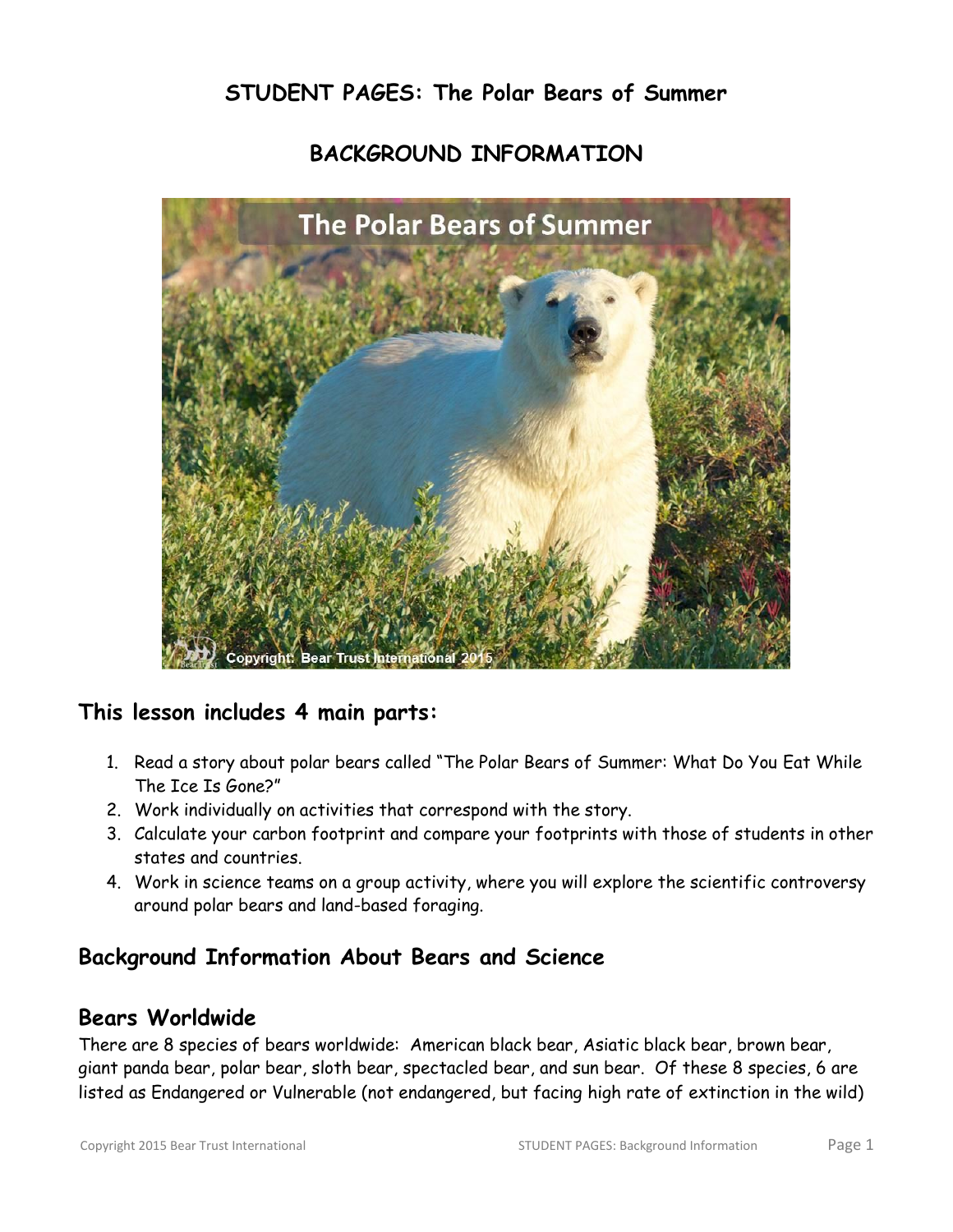by the International Union for Conservation of Nature (IUCN). Only the American black bear and brown bear are considered species of Least Concern globally by the IUCN.

### **Polar Bears**

- Polar bears are listed as Vulnerable on the IUCN (International Union for the Conservation of Nature) Red List of Threatened Species. Vulnerable means that the species is not currently Endangered, but facing high rate of extinction in the wild.
- In the US, polar bears are listed as threatened and protected by the Endangered Species Act.
- Scientists estimate that there are between 20,000-25,000 polar bears worldwide today.
- There are 19 sub-populations of polar bears. Of these 19 sub-populations, 3 are declining, 6 are stable, 1 is increasing, and scientists do not have sufficient data to estimate how the other 9 subpopulations are doing.
- There is a Polar Bear Specialist Group (PBSG) of the IUCN Species Survival Commission. This group is the "authoritative source for information on the world's polar bears, and one of IUCN/SSC's more than 100 specialist groups that work to produce and to compile scientific knowledge about the world's species and give independent scientific advice to decision-makers and management authorities"\*.

\*The text in quotes came from the PBSG/IUCN webpage on 5.18.15: http://pbsg.npolar.no/en/index.html

 To learn more about the current status of polar bears, please visit the Polar Bear Specialist Group website: http://pbsg.npolar.no/en/index.html

# **Scientific Controversy**

As part of this lesson, you will use real-world data from some studies done on polar bears in western Hudson Bay, Canada. The data from these studies show that some polar bears in some polar bear subpopulations are consuming land-based foods during the ice-free period.

Currently, there is some **scientific controversy** around the topic of polar bears eating land-based foods, like snow goose eggs. Scientific controversy is a healthy part of the scientific process.

#### What is **scientific controversy**?

Copyright 2015 Bear Trust International STUDENT PAGES: Background Information Page 2 Dr. Anne Egger, Ph.D. and Dr. Anthony Carpi explain **scientific controversy** on the Vision Learning website [\(http://www.visionlearning.com/en/library/Process-of-Science/49/Scientific-](http://www.visionlearning.com/en/library/Process-of-Science/49/Scientific-Controversy/181)[Controversy/181](http://www.visionlearning.com/en/library/Process-of-Science/49/Scientific-Controversy/181)). Here's what they say: "Scientists can disagree about lots of things, from the mundane (like what is the best kind of analytical instrument to use) to the profound (whether or not string [theory,](http://www.visionlearning.com/en/glossary/view/Theory/pop) a recently developed theory in physics, is an accurate representation of reality). Two scientists disagreeing over an instrument or string theory – or even the interpretation of [data](http://www.visionlearning.com/en/glossary/view/data/pop)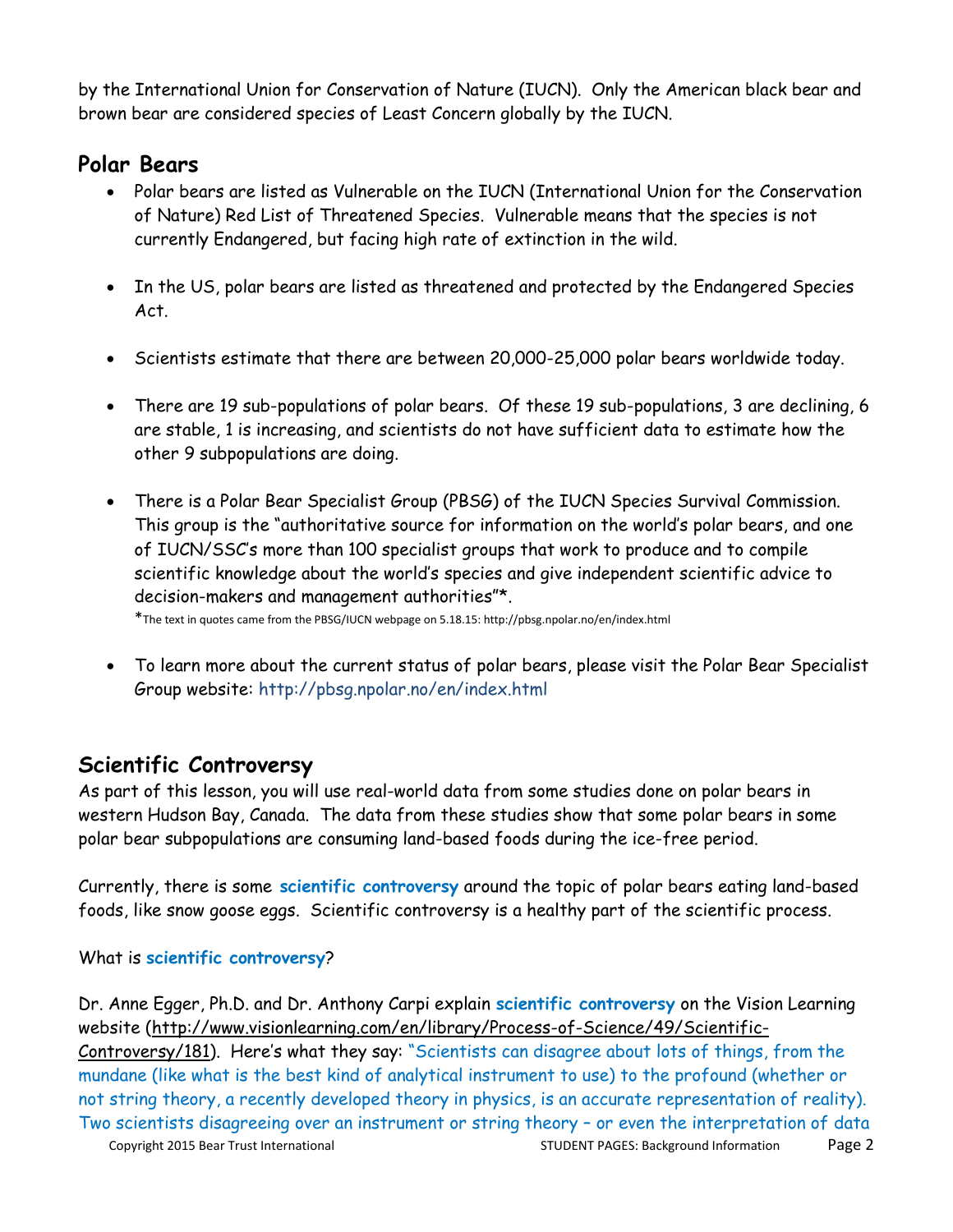– does not count as a controversy, however. A true [scientific controversy](http://www.visionlearning.com/en/glossary/view/Scientific+controversy/pop) involves a sustained debate within the broader scientific community [\(McMullin, 1987\)](http://www.visionlearning.com/en/library/Process-of-Science/49/Scientific-Controversy/181#refs). In other words, a significant number of people must be actively engaged in research that addresses the controversy over time. No matter what the content of the disagreement, the scientists involved all share some fundamental knowledge and agree that the subject matter is worth being concerned about and that the various arguments are legitimate.

What makes the arguments legitimate is that they are based on [data.](http://www.visionlearning.com/en/glossary/view/data/pop) It is not enough for scientists to simply say, "I don't agree with you." Instead, they must conduct the research to garner enough evidence to support their claim. An argument must explain the majority of data available – not just the data collected to support one side. This is not necessarily the case in public controversies such as that over offshore drilling, where a group or individual can decide that some data are more important than other data – the number of birds that died or the economic impact of drilling or the percentage of oil imports. In a [scientific controversy,](http://www.visionlearning.com/en/glossary/view/Scientific+controversy/pop) all of the data must be explained and taken into account.

Though controversies are often discussed in informal settings (the same way you might discuss a controversial issue with your friends), the real debate is carried out at research meetings and through the publication of journal articles (see the "[Scientific Journal Articles](http://www.visionlearning.com/library/module_viewer.php?mid=158&l=) module" created by Vision Learning to learn more). It is only through this process that the debate becomes part of the scientific literature (see the [Utilizing the Scientific Literature](http://www.visionlearning.com/library/module_viewer.php?mid=173&l=) module created by Vision Learning to learn more) and helps science progress. There is no authoritative body in science that decides what the right answer in a controversy is, nor does it require complete consensus among all scientists. The resolution to a controversy comes when one argument is widely accepted and other arguments fade away. Often, the evidence in favor of one side of the controversy becomes so overwhelming that people simply stop arguing about it. Usually, that happens when multiple lines of evidence coming from multiple research methods (and perhaps multiple disciplines) all converge".

What is the **scientific controversy** surrounding polar bears and land-based foods? First, let's make sure we all know the issues that are **NOT** part of the scientific controversy:

- 1. Scientists **AGREE** that global warming is occurring and that much of this global warming is human-caused (for example, human-caused  $CO<sub>2</sub>$  emissions).
- 2. Scientists **AGREE** that global warming is reducing the Arctic sea ice. The duration of the ice-free period is increasing due to earlier break-up and later freeze up of Arctic sea ice.
- 3. Scientist **AGREE** that the increasing loss of Arctic sea ice affects polar bears because polar bears need ice platforms to hunt their primary prey, seals. Historically, polar bears gained most of their annual fat reserves during spring by hunting seals from the ice. Because Arctic sea ice is becoming less available, polar bears are spending increasingly more time on land. This is especially true for polar bears in western Hudson Bay and James Bay, at the southernmost part of the polar bear's range.
- 4. Scientists **AGREE** that some polar bears in some areas eat land-based foods, including eggs, caribou, fish, etc.